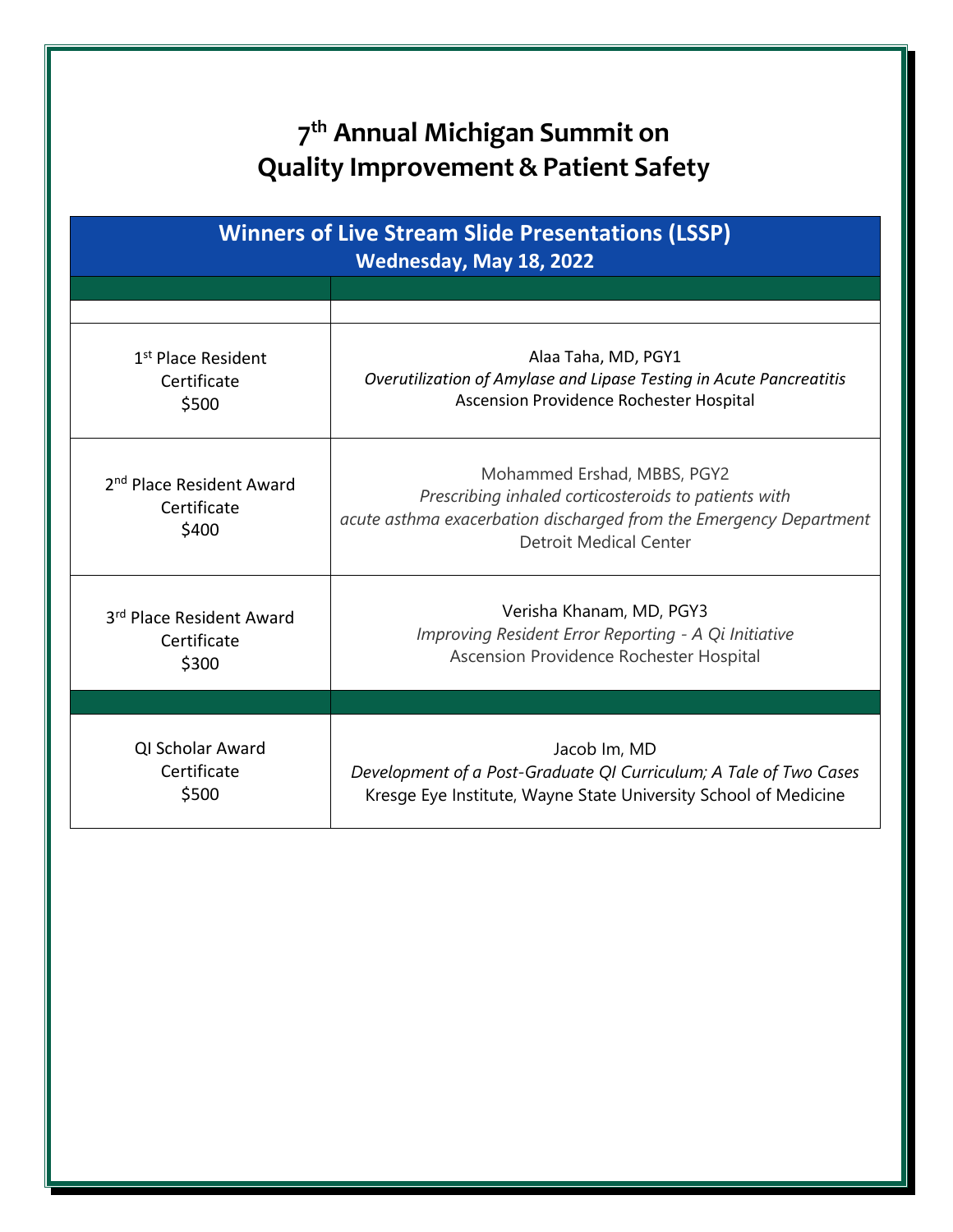## **7 th Annual Michigan Summit on Quality Improvement & Patient Safety**

| <b>Winners of Voice-Over Power Presentations (VOPP)</b><br><b>May 2022</b> |                                                                                                                                                                                                                                                   |
|----------------------------------------------------------------------------|---------------------------------------------------------------------------------------------------------------------------------------------------------------------------------------------------------------------------------------------------|
|                                                                            |                                                                                                                                                                                                                                                   |
|                                                                            |                                                                                                                                                                                                                                                   |
| 1 <sup>st</sup> Place Resident<br>Certificate<br>\$250                     | Striving For Early Discharges by Streamlining the Coordination and<br><b>Staff Medicine Team Efficiency: High-Value Care-Patient Care</b><br>Basel Abdalazeem, MD, PGY 2<br><b>McLaren Flint</b><br>Faculty Sponsor: Kavitha Kesari, MD, MS, FACP |
| 2 <sup>nd</sup> Place Resident Award<br>Certificate<br>\$200               | <b>Standardizing Treatment of Inpatient Asymptomatic Hypertension: A</b><br><b>QI Initiative</b><br>Trishya Reddy, MD, PGY 2<br>Ascension Providence, Wayne State University Internal Medicine<br>Faculty Sponsor: Vesna Tegeltija, MD, MBA       |
| 3rd Place Resident Award<br>Certificate<br>\$150 (Tied)                    | Reducing Surgical Site Infections After Cesarean Birth in Obese<br>Patients Using a Post-Operative Abdominal Pannus Retractor: A QI<br>Project<br>Jessica Montgomery, MD, PGY 2<br>St. Joseph Mercy Ann Arbor<br>Faculty Sponsor: Brian Popp, MD  |
| 3rd Place Resident Award<br>Certificate<br>\$150 (Tied)                    | <b>Improving ICU Transition of Care: A QI Initiative</b><br>David Samrah, MD, PGY 1<br>Ascension Providence Rochester, Wayne State University Internal<br>Medicine<br>Faculty Sponsor: Zain Kulari, MD                                            |
|                                                                            |                                                                                                                                                                                                                                                   |
| 1 <sup>st</sup> Place Fellow Award<br>Certificate<br>\$250                 | A Performance Improvement Initiative Targeting Adherence to Sepsis<br>Power Plan and Surviving Sepsis Campaign 2021 Guidelines<br>Anas Riehani, MD, Fellow<br>Wayne State University School of Medicine<br>Faculty Sponsor: Zahia Esber, MD       |